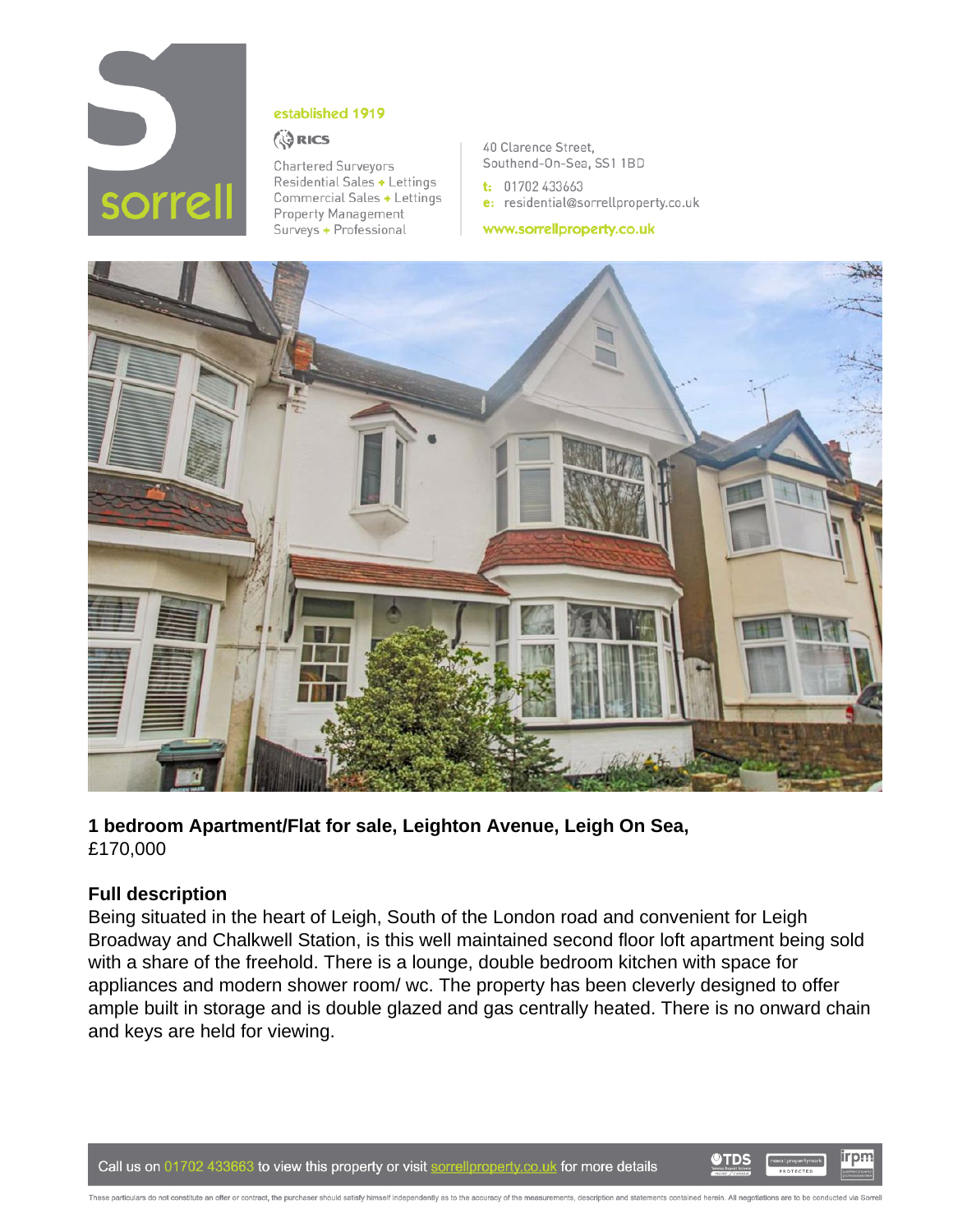## **Features**

- LOFT APARTMENT
- SOUTH OF THE LONDON ROAD
- CLOSE TO LEIGH BROADWAY
- SHARE OF FREEHOLD
- AMPLE BUILT IN STORAGE
- NO ONWARD CHAIN

Communal entrance with stairs to first floor and own front door to.

## **Entrance lobby**

Stairs to second floor. Opaque glass panelled door to lounge and separate door leading to

**Eaves storage** - 13'0 x 4'1 (restricted head height) (3.96m x 1.24m ( restricted head height)) Which is carpeted and has power points.

# **Lounge** - 12'6 x 8'9 (3.81m x 2.67m)

Carpeted, smooth plastered walls, double glazed velux window to rear with integrated blind, Victorian style radiator with TV shelf above, wall mounted digital thermostat, power points, door from lounge leading to:

# **Double Bedroom** - 10'8 max x 12'3 max (3.25m max x 3.73m max)

Carpeted, smooth plastered walls, one feature wallpapered wall, Victorian style radiator, double glazed velux window to rear, fitted shelving, built in eaves storage cupboard.

# **Inner hallway from lounge**

Leading to:

# **Fitted kitchen** - 12'9 x 4'5 (3.89m x 1.35m)

Fitted with cupboard and drawer base units, rolled top work surfaces with ceramic tiled splashbacks, stainless steel sink units with one and a half bowl and single drainer, space for electric cooker, recess and plumbing for washing machine, space for upright fridge/freezer, spacious eaves storage cupboard housing boiler, serving gas central heating and domestic hot water system, further built in shelved storage cupboard, smooth plastered walls, high gloss wood panelled flooring, further door from inner hallway leading to:

**Shower room/wc** - 4'10 x 5'1 narrowing to 2'8 (1.47m x 1.55m narrowing to 0.81m) Shower cubicle with bi folding door, closed coupled push button flush wc, wash hand basin with ceramic tiled splashbacks, chrome heated towel rail, extractor, wood effect vinyl flooring, smooth plastered walls.

**THE PROPERTY MISDESCRIPTIONS ACT 1991**PLEASE NOTE, THIS ONLY APPLIES TO PROPERTIES FOR SALE. The Agent has not tested any apparatus, equipment, fixtures, fittings or services and so cannot verify that they are in working order or fit for the purpose. You should obtain verification from your Solicitor and Surveyor.

Call us on 01702 433663 to view this property or visit sorrellproperty.co.uk for more details

irpm

**O**TDS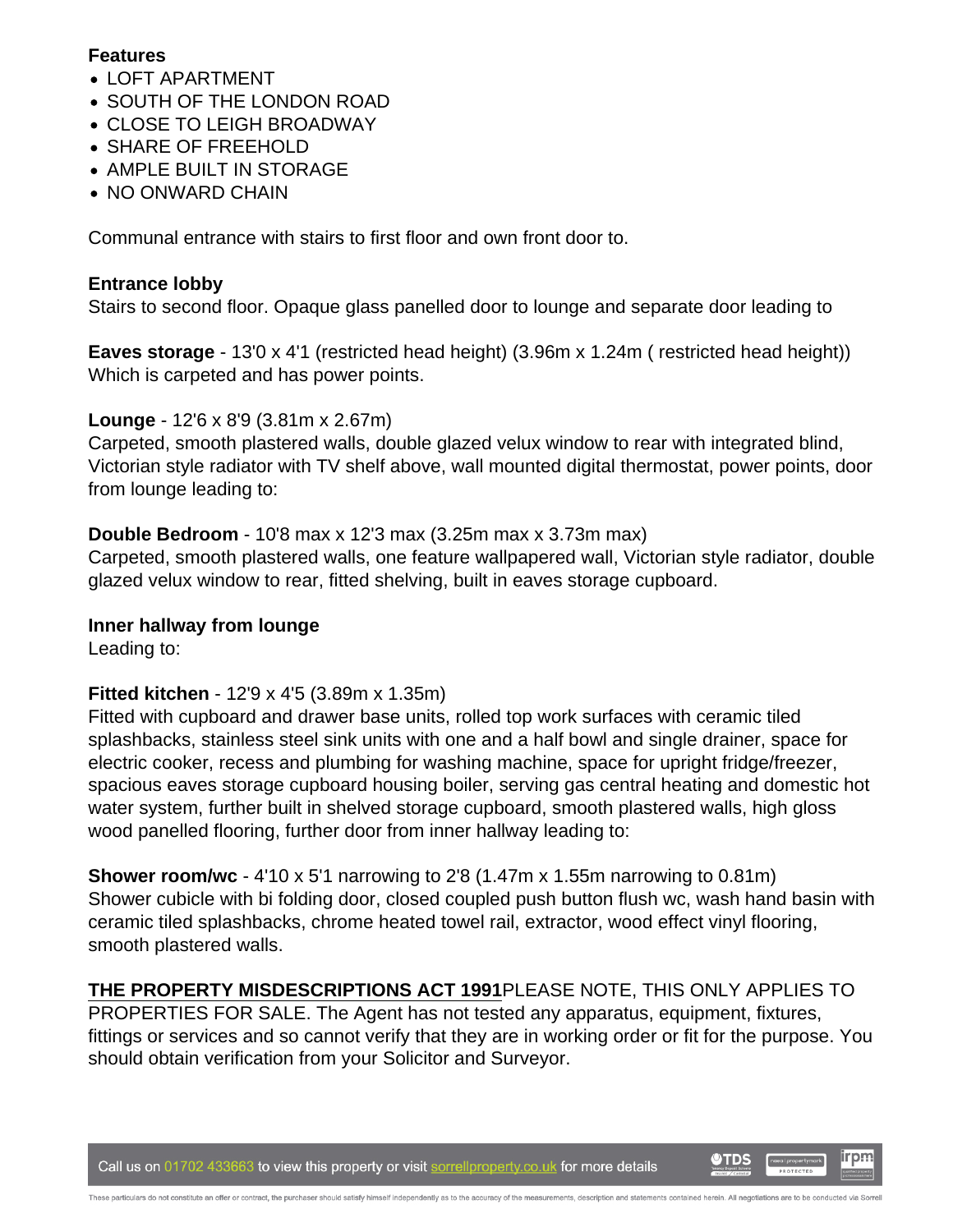

Call us on 01702 433663 to view this property or visit sorrellproperty.co.uk for more details

**OTDS irpm** naealpropertymark

These particulars do not constitute an offer or contract, the purchaser should satisfy himself independently as to the accuracy of the measurements, description and statements contained herein. All negotiations are to be c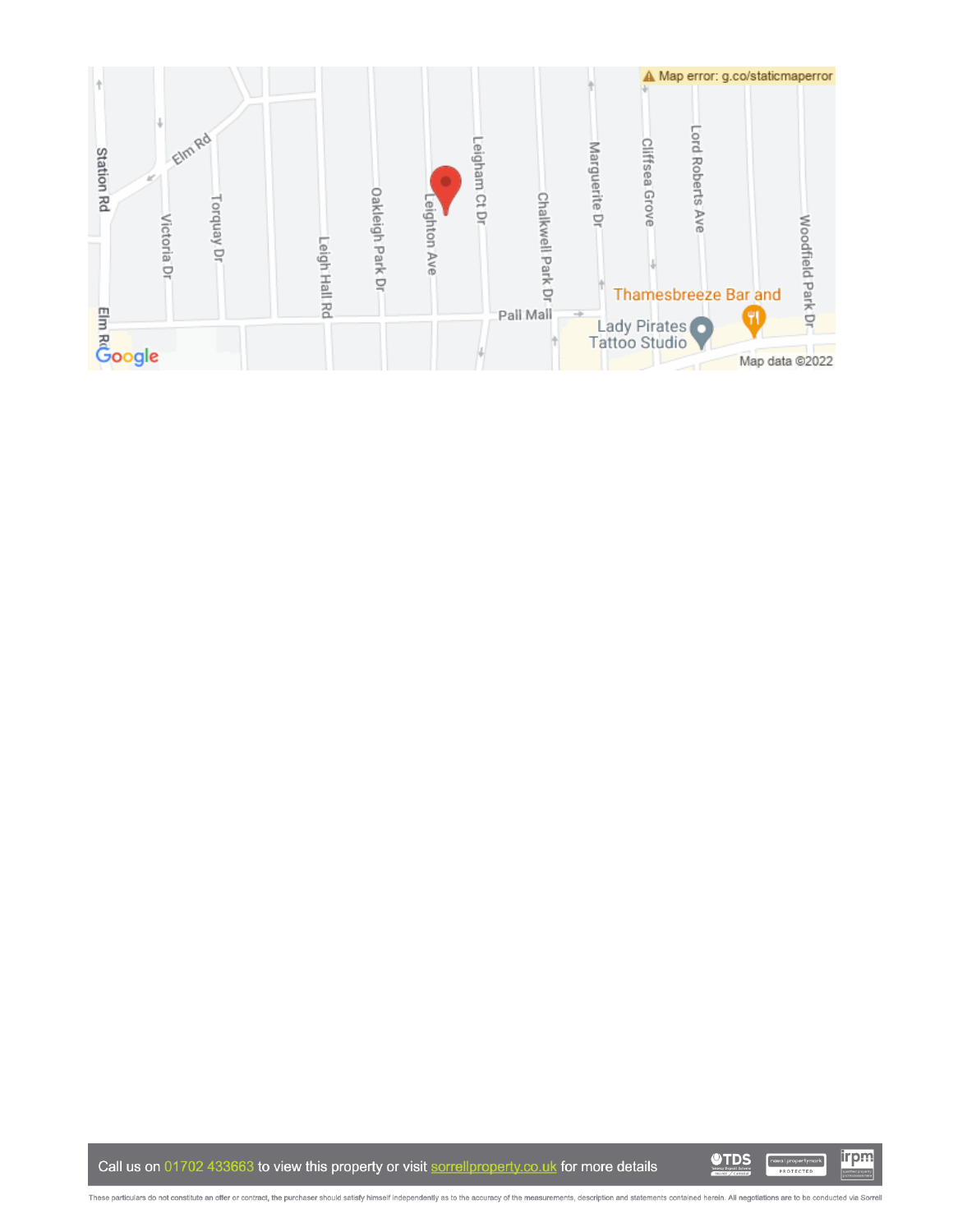

Call us on 01702 433663 to view this property or visit sorrellproperty.co.uk for more details

**OTDS** 

irpm

These particulars do not constitute an offer or contract, the purchaser should satisfy himself independently as to the accuracy of the measurements, description and statements contained herein. All negotiations are to be c